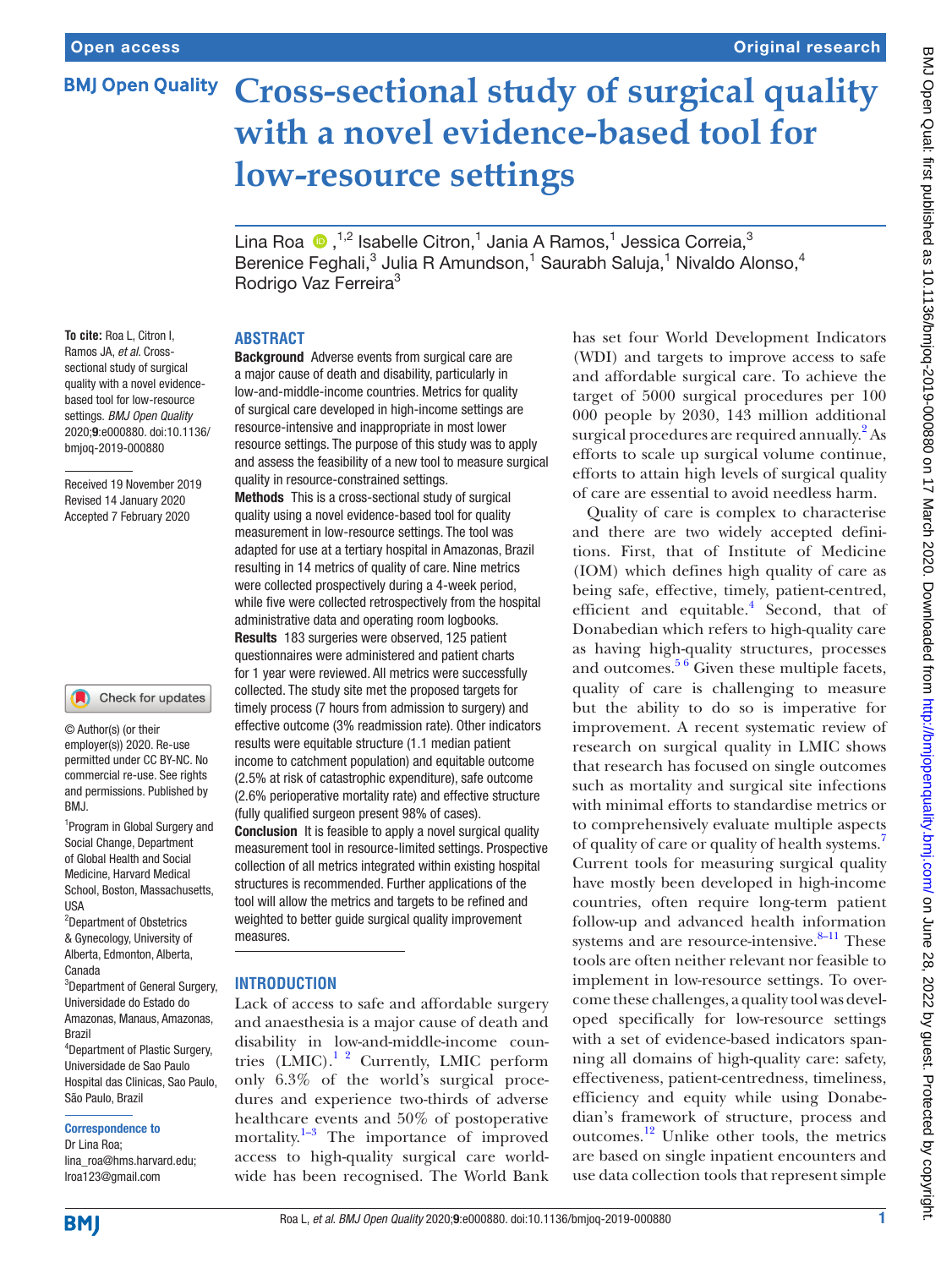modifications to data registries already in use in most lowresource settings.[12](#page-7-6) The theoretical framework has been developed but this tool has not yet been implemented.

Brazil is an upper middle-income country comprised of five regions which are further subdivided into 26 states and a federal district. It has a national health system (*Sistema Unico de Saúde* (SUS)) which provides universal, free at point-of-care services, with 28% of the population having supplemental private insurance plans. $13$  At the national level, Brazil meets benchmark targets for the surgical WDI, but there are large regional inequalities consistent with the country's health and economic disparities. $1415$ 

To improve quality of surgical care in low-resource settings, we must first improve the ability to measure it. Thus, the aim of this study was to measure surgical quality and assess feasibility of a novel surgical quality tool for low resource settings in the state of Amazonas, Brazil.

# **Methods**

This is a cross-sectional study in which prospective data on emergency and elective abdominal surgery cases and retrospective data on all surgical cases were collected at *Hospital e Pronto-Socorro 28 de Agosto*, a tertiary trauma hospital in Manaus, State of Amazonas, Brazil. Abdominal surgeries were selected for prospective observation as they affect a cross section of the population and consistently require timely surgical care. These data were used to calculate the 14 indicators of surgical quality. Prospective data were collected from 24 July to 21 August 2017 and retrospective data spanned from January 2017 to January 2018.

#### **Instrument**

The quality tool implemented, adapted from Citron *et al*, [12](#page-7-6) consists of 14 evidence-based metrics that integrate the three Donabedian framework dimensions: structure,

process and outcomes, with the six IOM dimensions for high-quality care: safe, effective, patient-centred, timely, efficient and equitable<sup>16</sup> (online supplementary [appendix](https://dx.doi.org/10.1136/bmjoq-2019-000880)).

The tool was adapted to the local site with the following modifications. Caesarean section rate, an effective outcome measure, was replaced by readmission rate as the study site does not provide obstetric care and sufficient evidence exists as to the validity of this measure. [17 18](#page-7-10) Provider density, a measure of effective structure, was replaced by proportion of surgeries with a fully qualified surgeon present as the hospital providers are employed as a pool and it was not possible to establish the full-time equivalents. A fully qualified surgeon was defined as a physician who had completed surgical residency training. It was recognised that prospective collection of perioperative mortality rate (POMR) and Clavien–Dindo classification of complications would not be possible, therefore only non-risk-adjusted POMR was collected retrospectively from hospital records. The remaining indicators were employed as originally designed [\(table](#page-1-0) 1).

# **Data Collection**

Retrospective and prospective data collection was performed using the four data collection tools: hospital administrative data, $12$  modified operating room (OR) logbook[,12](#page-7-6) modified intraoperative checklist and patient discharge survey<sup>12 19 20</sup> ([online supplementary appendix\)](https://dx.doi.org/10.1136/bmjoq-2019-000880). The data collection method, metric, definition, domain and proposed targets for each indicator are shown in [table](#page-2-0) 2.

## Prospective data collection

Prospective data collection was performed using a modified intraoperative checklist and a patient survey at the time of discharge [\(online supplementary appendix\)](https://dx.doi.org/10.1136/bmjoq-2019-000880).

## <span id="page-1-0"></span>Table 1 Modified surgical care quality tool implemented in this study

|                                |                  | Institute Of Medicine measures              |                                                                                 |                                                   |                                                                    |                          |                                                        |
|--------------------------------|------------------|---------------------------------------------|---------------------------------------------------------------------------------|---------------------------------------------------|--------------------------------------------------------------------|--------------------------|--------------------------------------------------------|
|                                |                  | <b>Safe</b>                                 | <b>Effective</b>                                                                | <b>Patient-centred</b>                            | Timely                                                             | <b>Efficient</b>         | <b>Equitable</b>                                       |
|                                | <b>Structure</b> | Morbidity<br>and<br>mortality<br>conference | Attending<br>surgeon present<br>(proxy for<br>provider density)                 |                                                   | Travel time to<br>hospital                                         |                          | Patient median<br>income to<br>catchment<br>population |
| <b>Donabedian</b><br>framework | <b>Process</b>   | Safe surgery<br>checklist<br><b>use</b>     | Procedure<br>density                                                            | Use of consent                                    | Time from<br>ED arrival to<br>non-elective<br>abdominal<br>surgery | Daily OR<br>usage        | -                                                      |
|                                | <b>Outcome</b>   | <b>POMR</b>                                 | Readmission<br>rates within 30<br>days (proxy<br>for caesarean<br>section rate) | Patient hospital<br>satisfaction<br>questionnaire | Follow-up plan                                                     | $\overline{\phantom{0}}$ | Catastrophic<br>patient-reported<br>expenditure        |

ED, emergency department; IOM, Institute of Medicine; OR, operating room; POMR, perioperative mortality rate.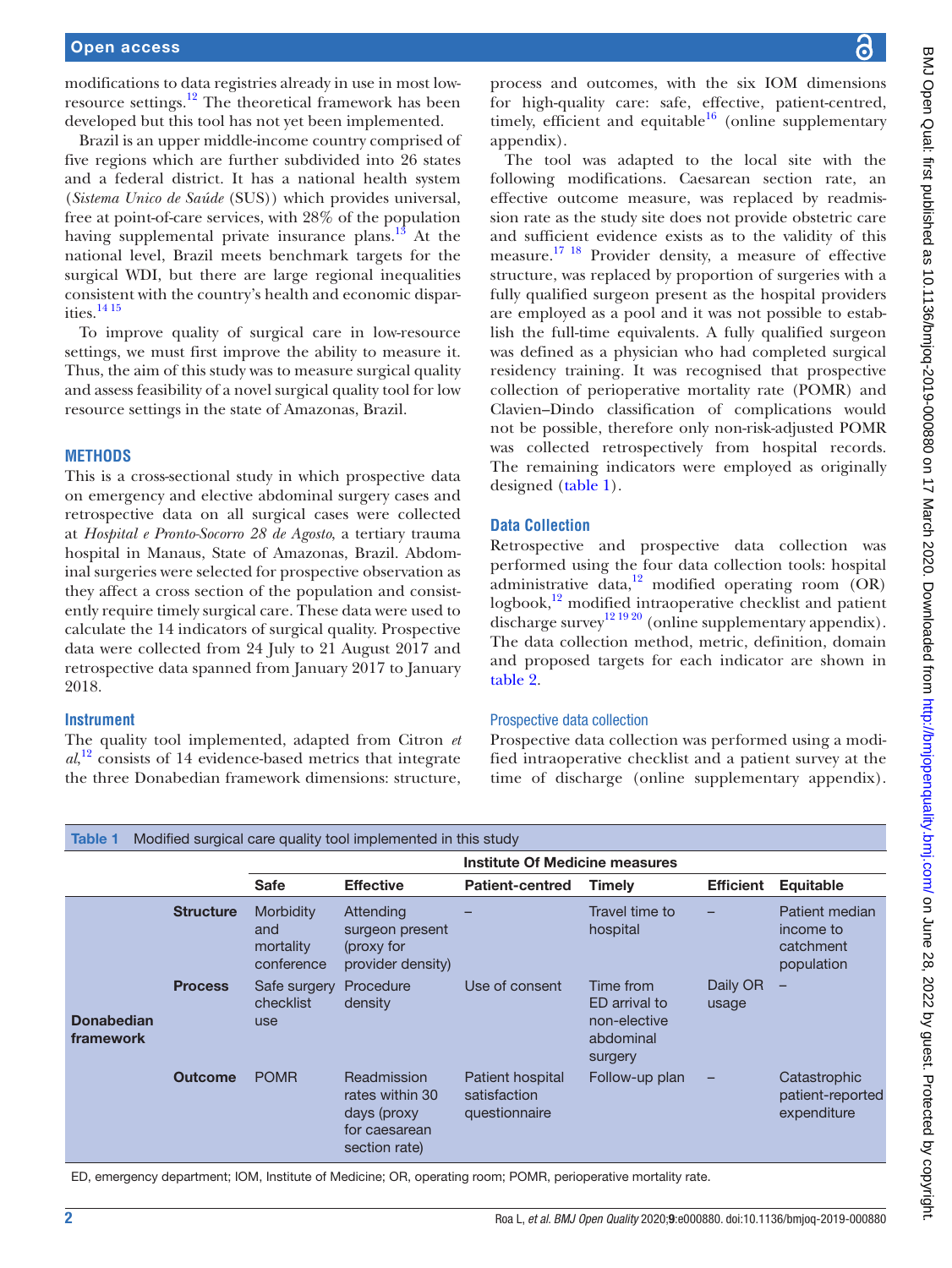<span id="page-2-0"></span>

| Indicator definitions, data collection methods and proposed targets<br>Table 2 |                                 |                                         |                                                                                                                                                                                                                                                                               |                                                        |  |  |  |
|--------------------------------------------------------------------------------|---------------------------------|-----------------------------------------|-------------------------------------------------------------------------------------------------------------------------------------------------------------------------------------------------------------------------------------------------------------------------------|--------------------------------------------------------|--|--|--|
| <b>Measure</b>                                                                 | <b>Domain</b><br>covered        | <b>Data collection Definition</b>       |                                                                                                                                                                                                                                                                               | <b>Target</b>                                          |  |  |  |
| Data source: Hospital administrative data                                      |                                 |                                         |                                                                                                                                                                                                                                                                               |                                                        |  |  |  |
| Morbidity and mortality<br>conference                                          | Safe structure                  | Retrospective                           | Morbidity and mortality meeting conducted, documented Minimum of 9<br>as conducted                                                                                                                                                                                            | per year                                               |  |  |  |
| <b>POMR</b>                                                                    | Safe outcome                    | Retrospective<br>from patient<br>charts | Total number of inhospital deaths of patients who<br>underwent a surgical procedure during the same<br>admission over the total number of surgical procedures<br>performed in the same time period                                                                            | 1%-2%                                                  |  |  |  |
| Readmission rate within 30<br>days                                             | Effective<br>outcome            | Retrospective<br>from patient<br>charts | Percentage of patients who had a readmission to the<br>study site within 30 days of their surgery                                                                                                                                                                             | < 10%                                                  |  |  |  |
| Data source: OR logbook                                                        |                                 |                                         |                                                                                                                                                                                                                                                                               |                                                        |  |  |  |
| <b>Procedure density</b>                                                       | Effective process Retrospective |                                         | Number of surgical cases performed in the OR/<br>population of catchment area 100 000                                                                                                                                                                                         | 5000 cases/100<br>000 population                       |  |  |  |
| Daily OR usage                                                                 | Efficient process Retrospective |                                         | Total usage/total available time across all OR. Usage was 85%<br>estimated from entry to exit of patient to the OR plus<br>30 min of turnover time. Availability was defined as time<br>between start of the first case and end of the last case of<br>the day, 7 days a week |                                                        |  |  |  |
| Data source: Modified intraoperative checklist delivered by researcher         |                                 |                                         |                                                                                                                                                                                                                                                                               |                                                        |  |  |  |
| Safe surgery checklist use                                                     | Safe process                    | Prospective                             | Proportion of surgical cases performed in the OR as<br>per full WHO safe surgery checklist. Specific use of<br>pulse oximetry, patient name band and intraoperative<br>antibiotics                                                                                            | 100%                                                   |  |  |  |
| Use of consent                                                                 | Patient-centred<br>process      | Prospective                             | Proportion of cases performed in the OR with signed<br>informed consent, paperwork or documentation that<br>informed consent was obtained or unable to be obtained<br>due to patient condition                                                                                | 100%                                                   |  |  |  |
| Hours from ED arrival to non-<br>elective abdominal surgery                    | <b>Timely process</b>           | Prospective                             | Mean (time of incision - time of arrival in ED) for non-<br>elective abdominal cases                                                                                                                                                                                          | <24 hours                                              |  |  |  |
| Fully qualified surgeon present Effective                                      | structure                       | Prospective                             | Per cent of surgeries performed with an attending<br>surgeon present                                                                                                                                                                                                          | 100%                                                   |  |  |  |
| Data source: Patient discharge survey delivered by researcher                  |                                 |                                         |                                                                                                                                                                                                                                                                               |                                                        |  |  |  |
| Patient hospital satisfaction<br>questionnaire                                 | Patient-centred<br>outcome      | Prospective                             | Mean total score on HCAHPS survey                                                                                                                                                                                                                                             | 'Top box<br>response rate'<br>70% across all<br>fields |  |  |  |
| Travel time to hospital                                                        | Timely structure                | Prospective                             | Proportion of patients reporting having travelled <2 hours 80%<br>to reach the hospital                                                                                                                                                                                       |                                                        |  |  |  |
| Follow-up plan                                                                 | Timely outcome                  | Prospective                             | Proportion of patients answering yes to 'Have you<br>received instructions on how you will receive continuing<br>care?'                                                                                                                                                       | 100%                                                   |  |  |  |
| Mean income compared with<br>mean catchment income (or<br>GDP/capita)          | Equitable<br>structure          | Prospective                             | Mean income determined on patient exit interview/mean<br>income of catchment population or GDP per capita                                                                                                                                                                     | $\leq$ 1                                               |  |  |  |
| Proportion of patients<br>experiencing catastrophic<br>expenditure             | Equitable<br>outcome            | Prospective                             | Proportion of patients where sum of total self-reported<br>expenditure/self-reported income is >40%                                                                                                                                                                           | 0%                                                     |  |  |  |

ED, emergency department; GDP, gross domestic product; HCAHPS, Hospital Consumer Assessment of Healthcare Providers and Systems; OR, operating room; POMR, perioperative mortality rate.

Data collection took place during a 4-week period from 24 July to 21 August 2017 with at least one data collector present 24 hours a day. Our study population was determined to be all the patients undergoing abdominal surgery during this period, as it was determined 1 month would be sufficient time to determine feasibility of the tool. All consecutive cases during the data collection

period were included to avoid potential sources of bias in cases observed. The modified intraoperative checklist was used during all cases during the study period. The survey was administered in Portuguese on the day of discharge following any abdominal surgery which involved an inpatient stay. All data were recorded elec-tronically using Kobo Toolbox.<sup>[21](#page-7-11)</sup>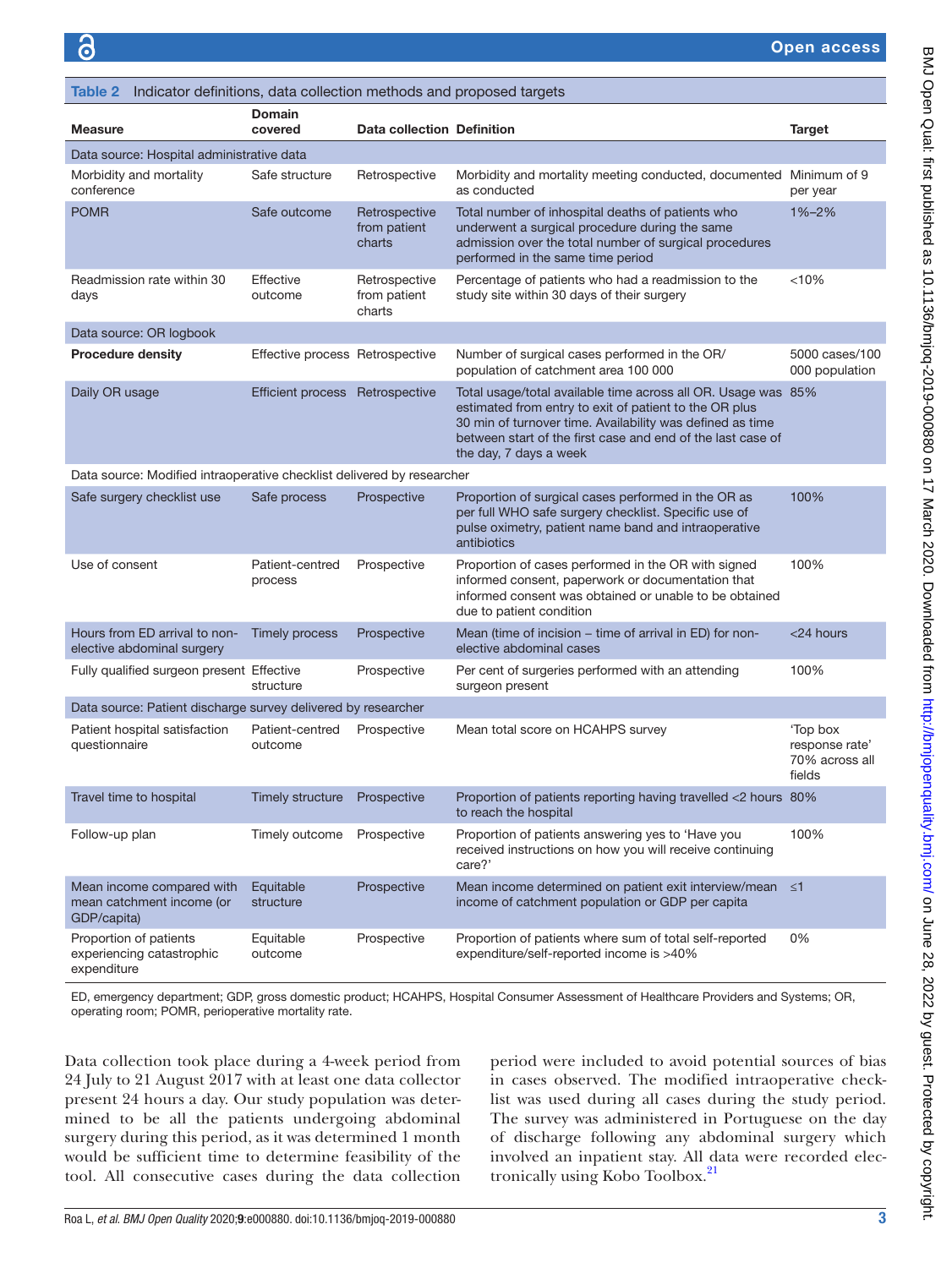# Retrospective data

Retrospective data collection of hospital baseline administrative data and OR logbook data from January 2017 to January 2018 was performed to obtain five of the indicators: safe structure, safe outcome, effective process, effective outcome and efficient process [\(table](#page-2-0) 2).

# Hospital administrative data

Five variables were collected retrospectively. Data on the number of morbidity and mortality conferences and surgical volume data were collected for 1-year period while POMR data were collected for a 6-month period. Data on readmission rate within 30 days of surgical procedure and OR utilisation were estimated during a 4-week period. For variables requiring a value per 100 000 population the hospital catchment area was defined as one-fourth of the population of Amazonas, as the study hospital is one of the four hospitals which serves as a referral centre for the state and currently no consensus on defined catchment area exists in the region.

Catastrophic expenditure was estimated using patient's reported income and direct and indirect expenditures. The state of Amazonas income was obtained as the total income from all sources from the Brazilian Institute of Geography and Statistics data for the year of 2017.<sup>22</sup> Purchase power parity was used to convert Brazilian Reals to 2017 US\$.<sup>[23](#page-7-13)</sup>

# **Data analysis**

Descriptive statistics were calculated for the indicators as appropriate. For discrete data we present ratios or percentages, and for continuous data mean and SD or median and IQR. If a data point was missing, that patient was excluded only for the quality indicator calculation for which the missing data point was needed. The indicator for patient-centred outcome, patient hospital satisfaction, was calculated as the proportion of patients giving the highest rated option for responses using the Hospital Consumer Assessment of Healthcare Providers and Systems scoring methodology.<sup>[24](#page-7-14)</sup>

Subgroup analysis comparing emergency and elective cases was performed for three of the indicators: safe process (WHO safe surgery checklist use and its specific components of pulse oximetry, name band and antibiotics), patient-centred outcome (patient satisfaction) and timely outcome (follow-up plan at the time of discharge). A two-tailed t-test was conducted and an alpha of p<0.05 was used to determine statistical significance. All statistical analyses were performed using Microsoft Excel V.16.4 and Stata V.15.0 (StataCorp).

# **Patient and public involvement**

Patients and the general public were not involved in the development of the research question.

## **Results**

In the year 2017, a total of 7214 surgeries were performed across all specialties. During the 4-week prospective

data collection period, 207 abdominal surgeries were performed and 183 were observed during this study. A total of 125 patients gave consent to complete the discharge survey. Demographic characteristics of patients are shown in [table](#page-4-0) 3.

# **Indicators**

Fourteen indicators from the modified surgical quality tool were successfully collected. The hospital met the targets for effective outcome and timely process domain. The rest of the indicators were not met. This included safe structure, process and outcome, effective structure and process, patient-centred process and outcome, timely structure and outcome and equitable structure and outcome [\(table](#page-4-1) 4).

# **Safe care indicators**

There were no morbidity and mortality conferences held at the hospital. The safe surgery checklist in its entirety was not used in any of the surgeries observed. In terms of the specific components patient name band was not used in any of the surgeries, while pulse oximetry was used for 100% of patients. Perioperative antibiotics were administered in 69% (124/181) of cases, with higher administration in emergency cases at 79% (108/144) than in elective cases at  $43\%$  (16/37) (p<0.05). POMR was estimated at 2.6% (86/3249) over a 6-month period. In the original tool, risk adjustment data on functional status, American Society of Anesthesiologists' physical status classification system or wound type are prospectively collected, however in this study POMR data were retrospectively collected and risk adjustment data were not available. The only exception was re-operating rate estimated to be 6.7% (13/195) for the 4-week period of prospective data collection.

# **Effective care indicators**

Procedure density for 2017 was 710 per 100 000 catchment population. Of the 207 patients who underwent surgery during the prospective period, we were unable to track nine patients during the 30-day postoperative period and three patients were reported as dead. Of the remaining 195 patients, 3% (5/195) were readmitted within 30 days of their first surgery at the study site. Of the 183 abdominal surgeries observed, 98% (179/183) of all surgeries were performed with a fully qualified surgeon present, with the remaining ones performed by a surgical resident.

# **Patient-centred care indicators**

Written consent was obtained in 74% (134/182) of surgeries, with 92% (34/37) of elective cases having consent documentation but only 69% (100/145) of emergency cases  $(p<0.05)$ . For the patient hospital satisfaction questionnaire, on average only 3 of the 10 categories received a top box response rate of greater than 70% ([table](#page-5-0) 5). However, in elective cases, six categories received a top box response rate greater than 70% compared with only three categories for emergency cases.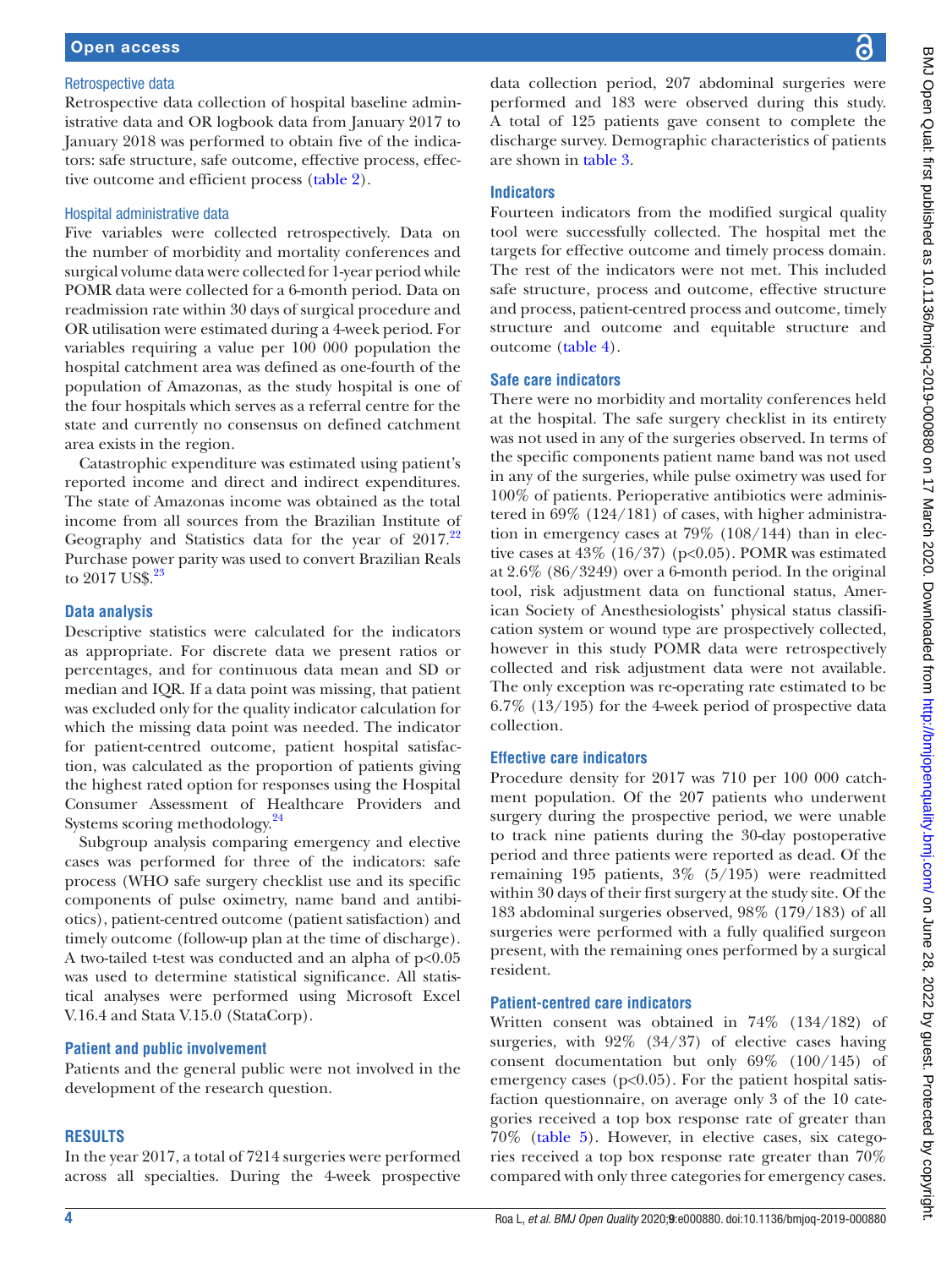<span id="page-4-0"></span>

|                       | Table 3 Demographics of observed surgeries and of discharge survey respondents |                              |                                      |                                           |            |  |
|-----------------------|--------------------------------------------------------------------------------|------------------------------|--------------------------------------|-------------------------------------------|------------|--|
|                       | Abdominal surgeries demographics                                               |                              | Discharge surveys demographics       |                                           |            |  |
| <b>Surgery type</b>   |                                                                                | N(% )<br><b>Surgery type</b> |                                      |                                           | N(%)       |  |
|                       | Emergency                                                                      | 146 (80%)                    |                                      | Emergency                                 | 99 (79%)   |  |
|                       | Elective                                                                       | 37 (20%)                     |                                      | Elective                                  | 26 (21%)   |  |
|                       | Total                                                                          | 183                          |                                      | Total                                     | 125        |  |
| <b>Procedure type</b> |                                                                                | N(%)                         | Gender                               |                                           | N(%)       |  |
|                       | Appendectomy                                                                   | 62 (34%)                     |                                      | Female                                    | 61 (49%)   |  |
|                       | Exploratory<br>Laparotomy                                                      | 52 (28%)                     |                                      | Male                                      | 64 (51%)   |  |
|                       | Cholecystectomy                                                                | 39 (21%)                     | Age                                  |                                           |            |  |
|                       | Hernia repair                                                                  | 11 (6%)                      |                                      | Mean (SD)                                 | 40 (16.8)  |  |
|                       | Other                                                                          | 10 (5%)                      | <b>Education</b>                     |                                           | N(% )      |  |
|                       | <b>Repeat Exploratory</b><br>Laparotomy                                        | 9(5%)                        |                                      | 8th grade or less                         | 45 (36%)   |  |
|                       |                                                                                |                              |                                      | High school, no diploma                   | 14 (11%)   |  |
|                       |                                                                                |                              |                                      | High school, graduate                     | 47 (38%)   |  |
|                       |                                                                                |                              |                                      | University courses                        | 19 (15%)   |  |
|                       |                                                                                |                              | <b>Annual income</b>                 |                                           | N(% )      |  |
|                       |                                                                                |                              |                                      | <12 000 BR (US\$5833)                     | 31 (26%)   |  |
|                       |                                                                                |                              |                                      | 12 000-240 000 (US\$5833-<br>US\$11 667)  | 50 (42%)   |  |
|                       |                                                                                |                              |                                      | 24 000-60 000 (US\$11 667-<br>US\$29 169) | 23 (19%)   |  |
|                       |                                                                                |                              |                                      | >60 000 (US\$29 169)                      | 14 (12%)   |  |
|                       |                                                                                |                              | <b>Survey section response rates</b> |                                           | N(% )      |  |
|                       |                                                                                |                              |                                      | <b>HCAHPS</b>                             | 125 (100%) |  |
|                       |                                                                                |                              |                                      | Income and expenses                       | 118 (94%)  |  |
|                       |                                                                                |                              |                                      | Delays of care                            | 104 (83%)  |  |

HCAHPS, Hospital Consumer Assessment of Healthcare Providers and Systems.

<span id="page-4-1"></span>

| Surgical care quality tool targets and results<br>Table 4 |                  |                                                                                 |                                                                  |                                                                                                              |                                                                                                        |                                         |                                                                          |  |
|-----------------------------------------------------------|------------------|---------------------------------------------------------------------------------|------------------------------------------------------------------|--------------------------------------------------------------------------------------------------------------|--------------------------------------------------------------------------------------------------------|-----------------------------------------|--------------------------------------------------------------------------|--|
|                                                           |                  | <b>IOM</b> measures                                                             |                                                                  |                                                                                                              |                                                                                                        |                                         |                                                                          |  |
|                                                           |                  | <b>Safe</b>                                                                     | <b>Effective</b>                                                 | <b>Patient-centred</b>                                                                                       | <b>Timely</b>                                                                                          | <b>Efficient</b>                        | Equitable                                                                |  |
| <b>Donabedian</b><br>framework                            | <b>Structure</b> | <b>Morbidity</b><br>and mortality<br>conference<br>0<br>(minimum 9 per<br>year) | Attending<br>surgeon present<br>98%<br>$(100\%)$                 |                                                                                                              | Travel time to hospital<br>$31\% < 2$ hours<br>$(80\% < 2 \text{ hours})$                              |                                         | Patient median<br>income to catchment<br>population<br>1.1<br>$(\leq 1)$ |  |
|                                                           | <b>Process</b>   | Safe surgery<br>checklist use<br>0%<br>$(100\%)$                                | Procedure<br>density<br>710/100 100<br>(5000/100000)             | Use of consent<br>74%<br>$(100\%)$                                                                           | Time from ED arrival to<br>non-elective abdominal<br>surgery<br><b>7</b> hours<br>$(24 \text{ hours})$ | Daily OR<br>utilisation<br>45%<br>(85%) |                                                                          |  |
|                                                           | <b>Outcome</b>   | <b>POMR</b><br>2.6%<br>$(1 - 2\%)$                                              | <b>Readmission</b><br>rates within 30<br>days<br>3%<br>$(<10\%)$ | <b>Patient hospital</b><br>satisfaction<br>questionnaire<br>70% in 3/10 fields<br>(70% across all<br>fields) | Follow-up plan<br>47%<br>$(100\%)$                                                                     | $\qquad \qquad$                         | Catastrophic patient-<br>reported expenditure<br>2.5%<br>(0%)            |  |

Green highlights the indicators for which set targets were met. Red indicates the targets that were not met.

ED, Emergency Department; ED, emergency department; IOM, Institute of Medicine; OR, operating room; POMR, perioperative mortality rate.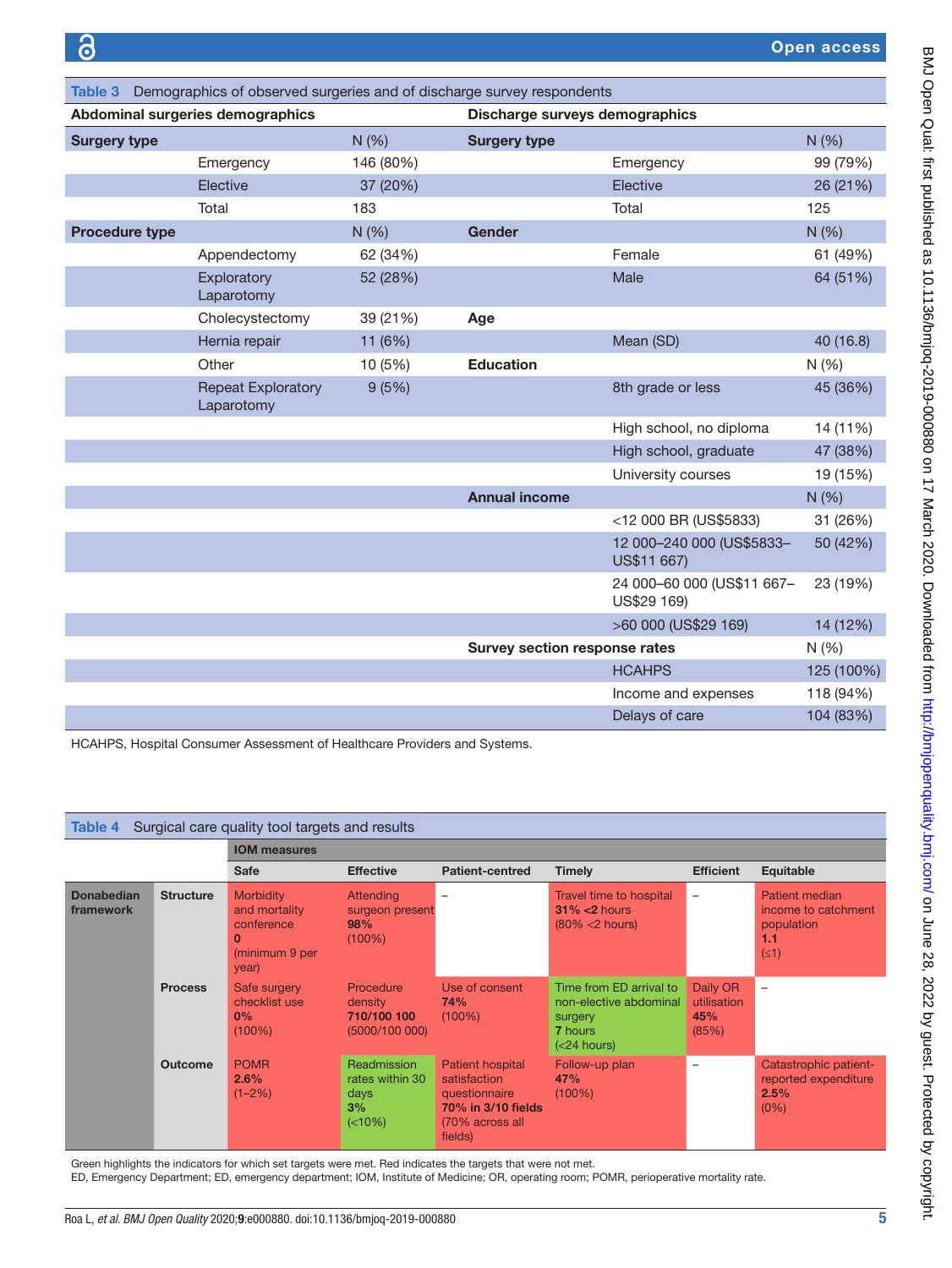<span id="page-5-0"></span>

| <b>Table 5</b> HCAHPS questionnaire average per cent top box score results by category |                     |                        |                         |  |  |
|----------------------------------------------------------------------------------------|---------------------|------------------------|-------------------------|--|--|
|                                                                                        | Overall (%) (n=125) | Elective $(\%)$ (n=26) | Emergency $(\%)$ (n=99) |  |  |
| Communication with nurses (Q1-3)                                                       | 86                  | 94                     | 84                      |  |  |
| Communication with doctors (Q5-7)                                                      | 85                  | 96                     | 82                      |  |  |
| Responsiveness hospital staff (Q4,11)                                                  | 34                  | 30                     | 33                      |  |  |
| Pain management (Q13,14)                                                               | 80                  | 77                     | 81                      |  |  |
| Communication about medicines (Q16,17)                                                 | 57                  | 35                     | 61                      |  |  |
| Discharge information (Q19,20)                                                         | 34                  | 82                     | 21                      |  |  |
| Cleanliness of hospital (Q8)                                                           | 21                  | 31                     | 18                      |  |  |
| Quietness of hospital (Q9)                                                             | 58                  | 77                     | 53                      |  |  |
| Hospital rating (Q21)                                                                  | 61                  | 77                     | 57                      |  |  |
| Recommend the hospital (Q22)                                                           | 55                  | 62                     | 54                      |  |  |

Highlighted are the targets met with scores >70%.

HCAHPS, Hospital Consumer Assessment of Healthcare Providers and Systems.

Overall, hospital cleanliness was the worst scoring category, and communication with doctors and nurses the best scoring.

#### **Timely care indicators**

Of the 104 responses related to timing of care in the discharge questionnaire, 84% (87/104) were emergency cases and 16% (17/104) were elective. In emergency cases, the median time for patients to seek care was 8 hours (IQR=20.8), ranging from immediately after perceiving symptoms to 2 months ([figure](#page-5-1) 1). Overall, only  $31\%$  ( $32/104$ ) of the patients took less than 2 hours to travel to the hospital, with the median travel time of 4.2 hours (IQR=23.0). When looking at emergency cases specifically, 28% (24/87) of patients reached the hospital within 2 hours, with median travel time of 4.4 hours (IQR=23.3). On arrival, of the emergency abdominal surgeries observed, 79% (110/139) of cases had their surgery within 24 hours of arrival to the hospital, with the median time from arrival to surgery of 7 hours (IQR=8.1). The three delays in accessing care, commonly defined in the literature, $19$  were mapped for patients undergoing emergency abdominal surgery [\(figure](#page-5-1) 1)



<span id="page-5-1"></span>Figure 1 The three delays of care in the patient's journey for emergency abdominal surgery.

Forty-seven per cent (59/125) of patients had a follow-up plan at discharge, with  $81\%$  (21/26) of the elective cases having a follow-up plan, but only 38% (38/99) of the emergency cases.

## **Efficient care indicators**

Over the 4 weeks of prospective study observation, for all surgeries performed in the hospital, the mean daily OR utilisation was 45.1% (SD 6.35).

#### **Equitable care indicators**

The annual average patient-reported income was US\$12 455 (25 621 BRL) (SD=8077). The average annual salary of Amazonas is US\$11 189 (23 016 BRL) resulting in a 1.1 ratio for the patient average annual income to the catchment population. Of the 118 patients, only 2 (2.54%) reported expenses that exceeded 40% of their annual income, corresponding to catastrophic expenditure.

## **Discussion**

This is the first study to comprehensively measure quality of surgical care using a novel tool specifically designed for resource-limited settings. Due to foreseen challenges, the tool required adaptation for use in this particular hospital by replacing two indicators and collecting five indicators retrospectively. As a result of the tool adaptation, all 14 indicators were successfully collected and provided the hospital with insight on specific strengths and particular areas for quality improvement.

Previous studies addressing quality of surgical care in LMICs have largely focused on individual measures, mostly mortality and morbidity, with few taking a comprehensive approach to quality.<sup>725-27</sup> The tool employed in this study combines many of these individual measures and systematically captures all facets of surgical quality, including structures, processes and outcomes. In Brazil, prior studies have shown that the WHO safe surgery checklist is not routinely employed and that delay in receiving surgical care is a major factor in patient mortality. $25\frac{27}{12}$  The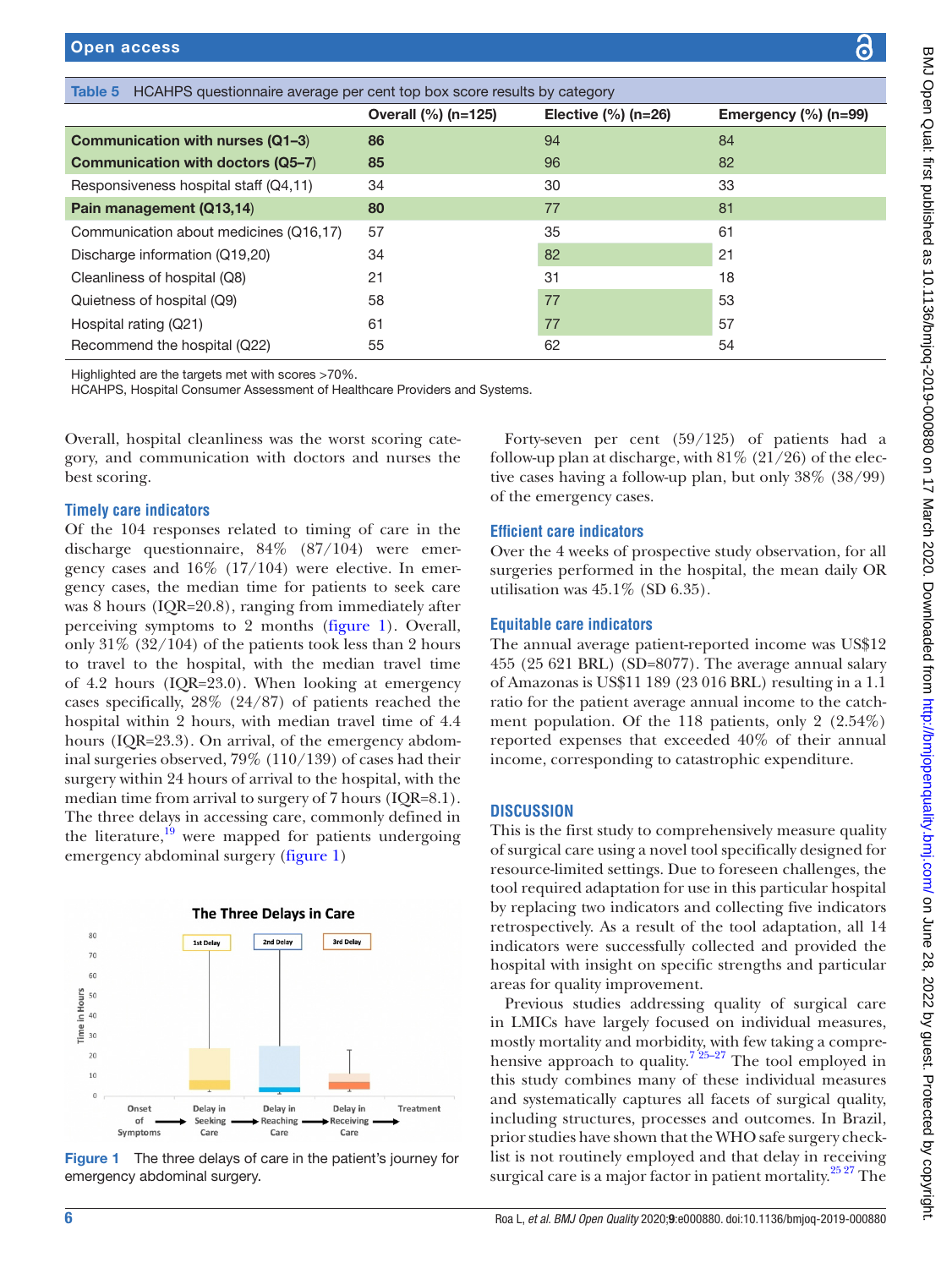findings of this study support minimal implementation of the full WHO safe surgery checklist but they characterised compliance with specific items of the checklist and found differences between emergency and elective procedures. Our findings on timely care indicators are consistent with the literature in Brazil but the novel quality tool goes beyond measuring access to care and facilitates characterisation of the three delays in accessing care, providing useful information on when interventions to increase timely care would be the most beneficial. Previous studies had shown poor satisfaction with SUS medical care in Brazil, particularly with surgical care.<sup>[28](#page-7-17)</sup> This is supported by our findings on the patient-centred outcome of satisfaction which showed 70% of patients were satisfied in only 3 of 10 categories.

In comparison with other tools available and commonly used in high-income settings, this novel tool required few resources, covered a single inpatient encounter and used existing data, which contributed to making data collection feasible. The authors opted to have direct external observers to complete the prospective data collection and administer discharge questionnaire. This was to assess the feasibility of using the surgical quality tool for data collection, without confounding our results with challenges inherent in implementation. Implementation of the tool into everyday data collection will be an important next step. Additionally, POMR, readmission data and return to the OR data were collected retrospectively which was time-consuming. For the tool to be applicable and sustainable, the processes carried out by the external observers would need to be integrated into everyday practice by the facility staff, mainly through the adoption of modified data registries. Currently, efforts for the indicator collection tools to be integrated into routine hospital practice are underway.

In addition to quality, the tool can be used to evaluate surgical care access as it incorporates the surgical WDI indicators. Our study indicated that only 32% of patients accessed a facility providing surgical care within 2-hour access compared with the modelled regional estimate of 97.2% of the population being within 2 hours of surgical care, conversely 97.5% of patients in our study had protection from catastrophic expenditures compared with the modelled regional average of 82%.[14](#page-7-8) The study by Massenburg *et al* used modelled estimates of access compared with the direct patient reports in this study, likely making this study more accurate. The estimated POMR of 2.6% was higher than the previous estimate of 1.12% for the North Region obtained from national databases and the target of  $\langle 1\% \rangle$ . This is likely due to the study site being a tertiary centre with more complex cases and a hospital that does not perform caesarean sections, a common surgical procedure that has a low mortality rate. The differences in estimates between our studies and previously reported data highlight the importance of hospital-based indicators to provide meaningful data that can be used to guide quality improvement.

And yet, by employing this tool widely, regional and national, collection of the six surgical WDI can be achieved.

# **Limitations and future directions**

Our study was limited by the absence of a predefined catchment population for the study hospital which was required to calculate two of the indicators, procedure density and patient median income to catchment population. We defined the catchment area as one-fourth of the population of Amazonas, based on the number of hospitals in the state, which might be an overestimate of the true catchment area of the hospital. However, local providers experience is that most surgical cases are brought to the study site, highlighting the uncertainty when estimating the catchment area. Given the specialist nature of the hospital, targets for procedure density were not applicable as a number of procedure types, for example caesarians or elective orthopaedic surgery are not undertaken at the site. Similarly, the equitable structure indicator requires the catchment population income, instead GDP per capita in the state was used as proxy. Predefined catchment areas or refining of the indicators could facilitate implementation of the surgical tool. The readmission rate and POMR indicators were collected only at the study facility and patients who sought care at a different facility were likely missed. Furthermore, despite the quality tool being designed for prospective collection, five of the indicators had to be collected retrospectively. The retrospective collection was laborious, and for quality measurement to be a continuous sustainable endeavour we highly recommend prospective data collection for all the indicators by integrating these metrics as part of the hospital information system.

This study demonstrated that it is feasible to adapt the surgical quality framework to the local context and comprehensively measure surgical quality, suggesting that the tool could be used in other low-resource settings. In addition to local quality improvement, the widespread use of this tool would allow for comparison between facilities within a region, and regions within the country in order to guide the efficient allocation of limited resources and support facilities to provide high-quality care. For ease of comparison, the indicators in the tool should be combined into a composite score with indicators weighted according to importance. Although all measures in the tool are required in high-quality surgical systems, some indicators such as patient mortality, morbidity satisfaction and catastrophic expenditures are indivisible from highquality care, therefore they may require greater weighting than other factors such as a patient having follow-up plan at the time of discharge. In order to be able to assign meaningful weights to each item to create a composite score that measures all aspect of surgical care, and not a single indicator, a significantly larger body of data from the tool is required.